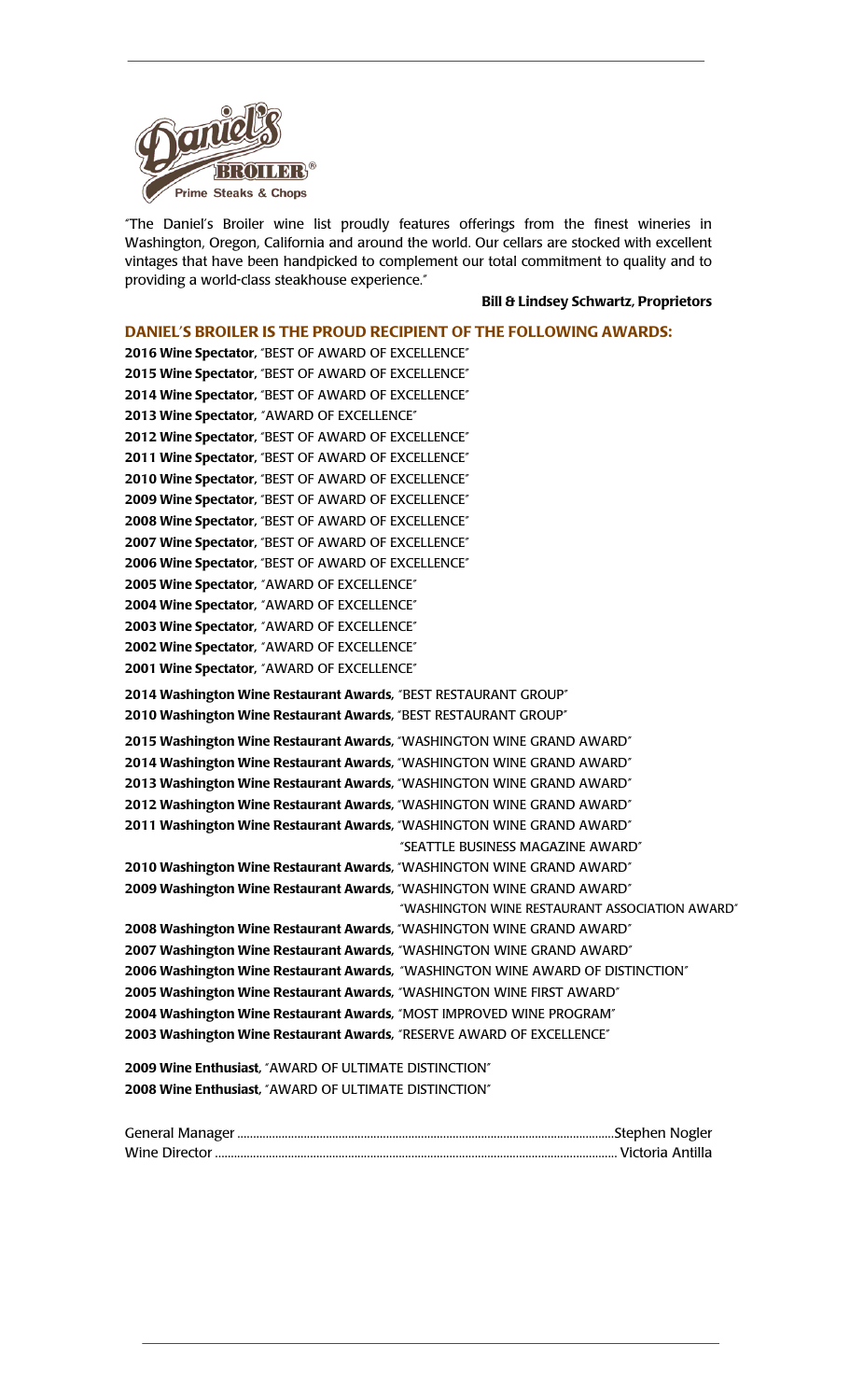#### CONTENTS TABLE  $O$  F

Note: Vintages are subject to change. All wine subject to availability.

#### TAKE YOUR **WORLD CLASS** EXPERIENCE HOME W **YOU** Т т - H

Most wine in our extensive cellar is available To-Go! Enjoy our wine for your next event, party, office meeting, on your boat, in your hotel room, or add that special hard-to-find bottle to your personal cellar. Our vast library of rare and collector wines make great gifts too!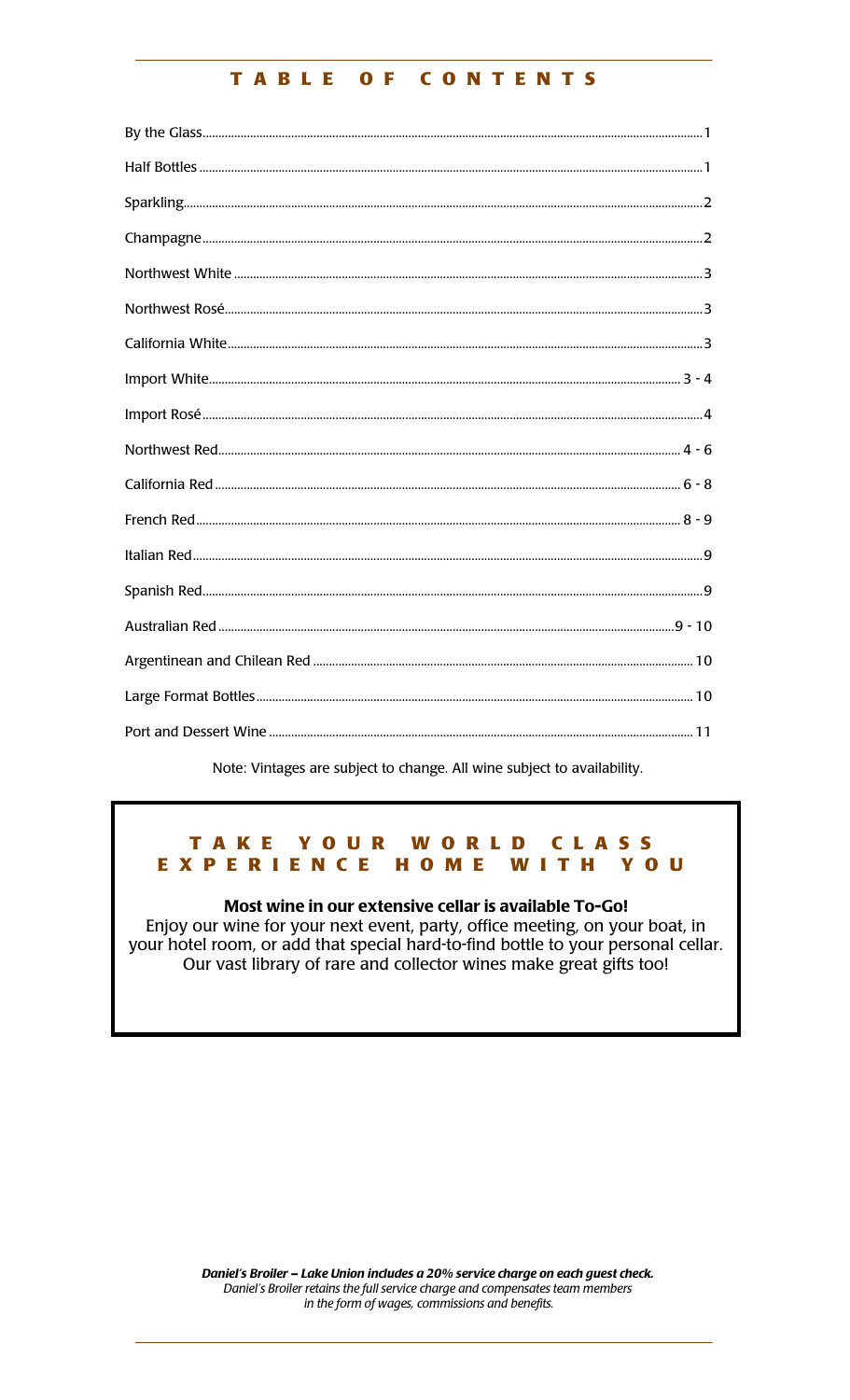# **BY THE GLASS**

| <b>CHAMPAGNE &amp; SPARKLING</b> |  |
|----------------------------------|--|
|                                  |  |
|                                  |  |
|                                  |  |

#### **WHITE & ROSÉ**

# **RED**

# **HALF BOTTLE SELECTIONS**

# **CHAMPAGNE AND WHITE WINE HALF BOTTLES**

|  | 300 |
|--|-----|
|  | 200 |
|  | 60  |
|  | 65. |
|  | 30  |
|  | 45  |
|  | 35. |
|  | 30  |

#### **RED WINE HALF BOTTLES**

| .2010<br>. 2013                                                                              | 90 |
|----------------------------------------------------------------------------------------------|----|
|                                                                                              | 65 |
|                                                                                              | 40 |
|                                                                                              | 50 |
| Pinot Noir; Raptor Ridge Winery, Reserve, McMinnville, OR (375ml) 2013                       | 50 |
| Nebbiolo; Barolo; Damilano, "Lecinquevigne", Piedmont, Italy (375ml) 2011                    | 60 |
| Sangiovese; Brunello di Montalcino, San Felice, "Campogiovanni", Tuscany, Italy (375ml) 2011 | 75 |
| 240                                                                                          |    |
| Rhone Blend; E. Guigal, Côtes du Rhône, Rhône Valley, France (375ml)  2012                   | 30 |
| Zinfandel; Ridge Vineyards, "Lytton Springs", Dry Creek Valley, CA (375ml) 2014              | 60 |
|                                                                                              | 50 |

 $-1$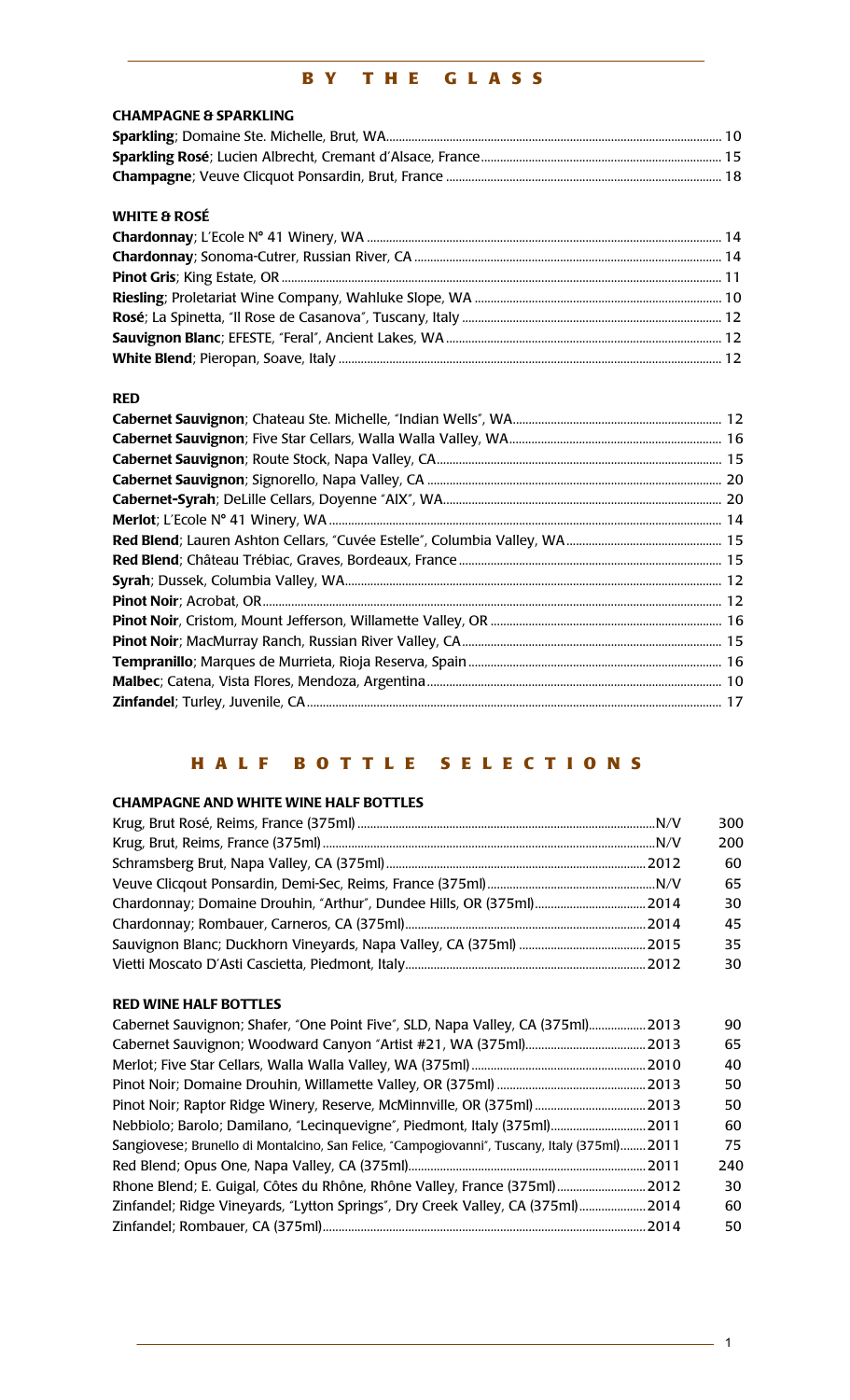# **SPARKLING WINE & CHAMPAGNE**

#### **SPARKLING WINE**

| 60. |
|-----|
| 60. |
| 40  |
| 55. |

#### **CHAMPAGNE**

| 335 |
|-----|
| 145 |
| 300 |
| 200 |
| 350 |
| 430 |
| 110 |
| 455 |
| 225 |
| 285 |
| 490 |
| 290 |
| 100 |

#### **ROSÉ CHAMPAGNE**

| 205  |
|------|
| 390  |
| -800 |
|      |

#### **GROWER CHAMPAGNE**

| 110  |
|------|
| 100  |
| 150. |
| 115  |
| 145  |

# **NORTHWEST WHITE**

#### **CHARDONNAY**

| 80  |
|-----|
| 80  |
| 60  |
| 105 |
| 90  |
| 70  |
| 85  |
| 55  |
| 65  |
| 80  |
|     |

# **SAUVIGNON BLANC**

| Chateau Ste. Michelle Winery, Horse Heaven Vineyard, Horse Heaven Hills, WA2014 | 40. |
|---------------------------------------------------------------------------------|-----|
|                                                                                 | 50. |
|                                                                                 | 60. |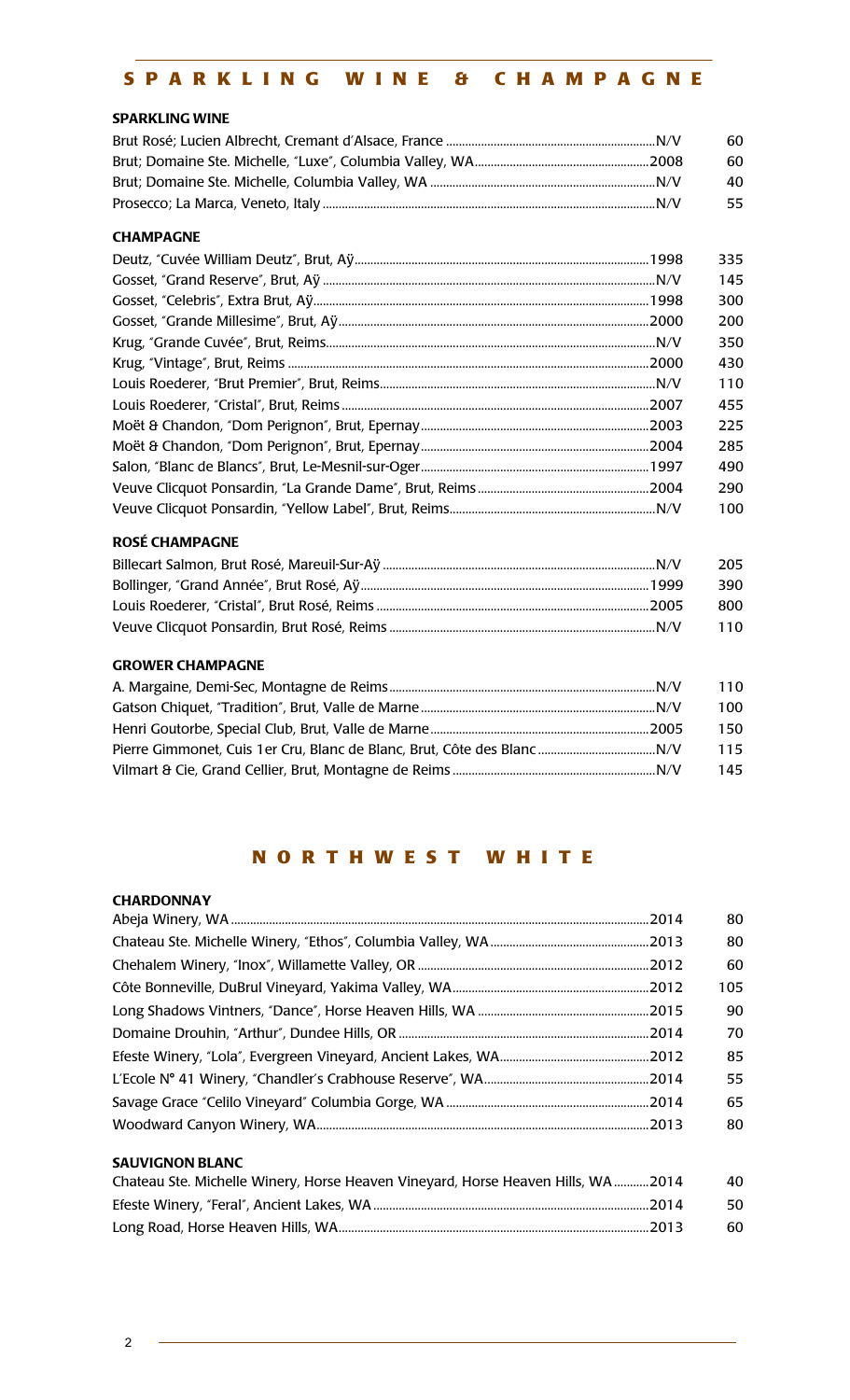# **NORTHWEST WHITE**

| <b>RIESLING</b>                                                                |     |
|--------------------------------------------------------------------------------|-----|
|                                                                                | 60  |
|                                                                                | 50  |
| Efeste Winery, "Evergreen", Evergreen Vineyard Block 9, Ancient Lakes, WA2013  | 50  |
|                                                                                | 55  |
| Sparkman Cellars, "Birdie", Bacchus Vineyard, Columbia Valley, WA  2012        | 60  |
| <b>PINOT GRIS</b>                                                              |     |
|                                                                                | 50  |
|                                                                                | 45  |
|                                                                                | 50  |
| <b>VIOGNIER</b>                                                                |     |
|                                                                                | 55  |
| <b>OTHER WHITE VARIETALS</b>                                                   |     |
| Marsanne; Live Wire by Darby Winery, Boushey Vineyard, Yakima Valley, WA  2012 | 50  |
| Chenin Blanc; Waitsburg Cellars, "Cheninieres" Columbia Valley, WA 2014        | 50  |
| <b>WHITE BLENDS</b>                                                            |     |
|                                                                                | 80  |
| McCrea Cellars, "Sirocco Blanc", Boushey Vineyard, Yakima Valley, WA2009       | 55  |
|                                                                                | 140 |
|                                                                                | 70  |

# **NORTHWEST ROSÉ**

|  | -60 |
|--|-----|

# **CALIFORNIA WHITE**

# **CHARDONNAY**

| 150 |
|-----|
| 140 |
| 80  |
| 80  |
| 140 |
| 95  |
| 55. |
| 55. |
| 75  |
|     |

# **SAUVIGNON BLANC**

| -80 |
|-----|
| 70  |
| -60 |

# **IMPORT WHITE**

# **FRANCE**

| Burgundy; Chablis; Domaine William Fèvre, "Fourchaume", Premier Cru2014 | 90  |
|-------------------------------------------------------------------------|-----|
| Burgundy; Chassagne-Montrachet; Domaine Vincent & Sophie Morey2014      | 120 |
|                                                                         | 200 |
|                                                                         | 55. |
|                                                                         | 55. |
|                                                                         | 85. |
|                                                                         | 75. |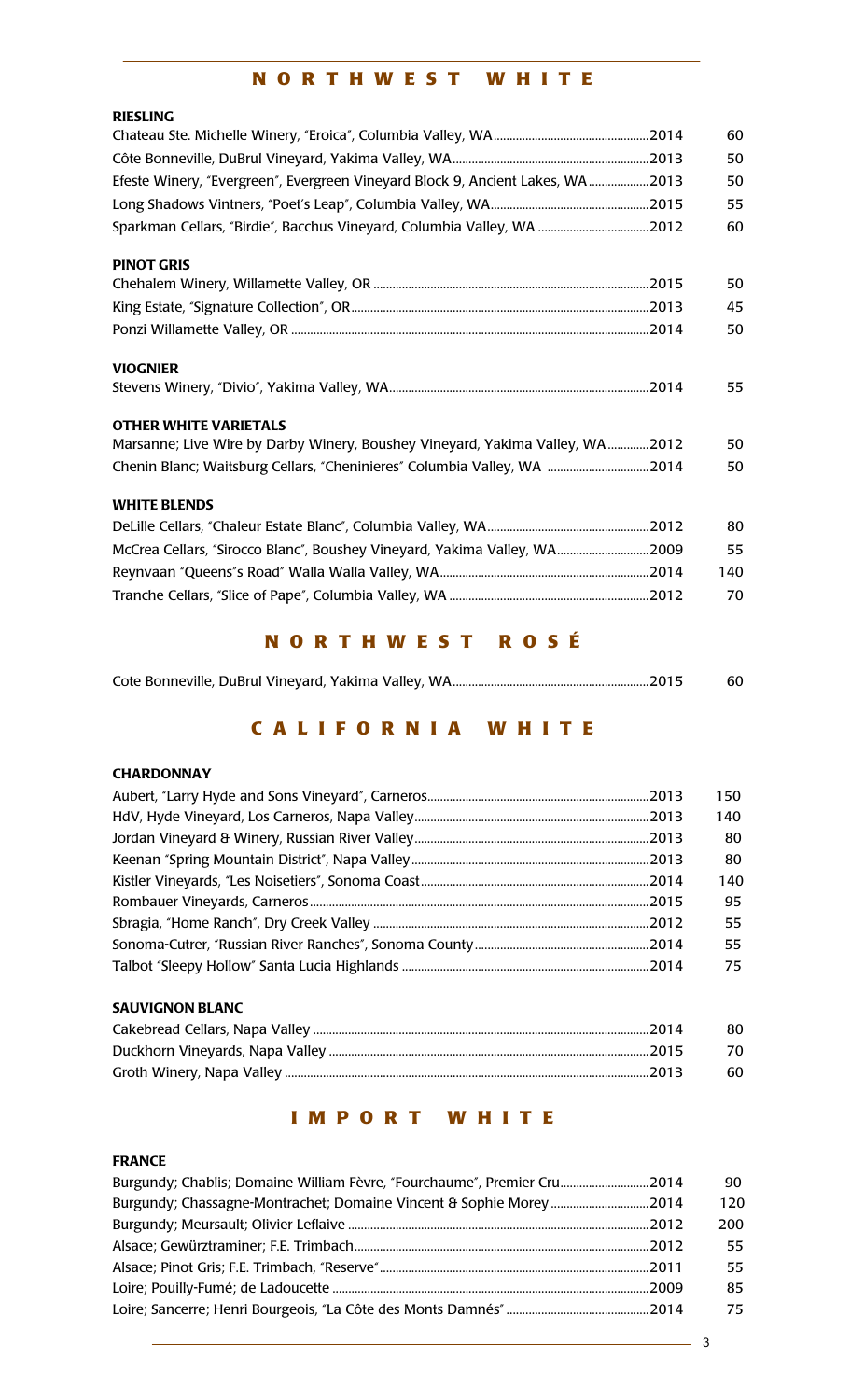# **IMPORT WHITE**

# **ITALY**

| 65   |
|------|
| - 55 |
| 40.  |

# **GERMANY**

| Reisling Auslese; Schloss Saarstein, Serrig Schloss Saarsteiner, Mosel 2009 | 130 |
|-----------------------------------------------------------------------------|-----|
|                                                                             | 120 |
|                                                                             | 80  |
|                                                                             | 85  |
|                                                                             | 125 |
|                                                                             | 115 |
|                                                                             | 75  |

# **NEW ZEALAND**

| 65 |
|----|
| 50 |

# **IMPORT ROSÉ**

| 48. |
|-----|
|     |

# **NORTHWEST RED**

# **CABERNET SAUVIGNON**

|                                                                         | 75  |
|-------------------------------------------------------------------------|-----|
|                                                                         | 65  |
|                                                                         | 155 |
|                                                                         | 200 |
|                                                                         | 120 |
|                                                                         | 80  |
|                                                                         | 90  |
| Chateau Ste. Michelle Winery, 'Indian Wells', Columbia Valley, WA  2013 | 50  |
|                                                                         | 180 |
|                                                                         | 340 |
|                                                                         | 260 |
|                                                                         | 100 |
|                                                                         | 125 |
|                                                                         | 65  |
|                                                                         | 75  |
|                                                                         | 70  |
|                                                                         | 90  |
|                                                                         | 150 |
|                                                                         | 145 |
|                                                                         | 110 |
|                                                                         | 135 |
|                                                                         | 295 |
|                                                                         | 305 |
|                                                                         | 120 |
|                                                                         | 145 |
|                                                                         | 80  |
|                                                                         | 110 |
|                                                                         | 190 |
|                                                                         | 195 |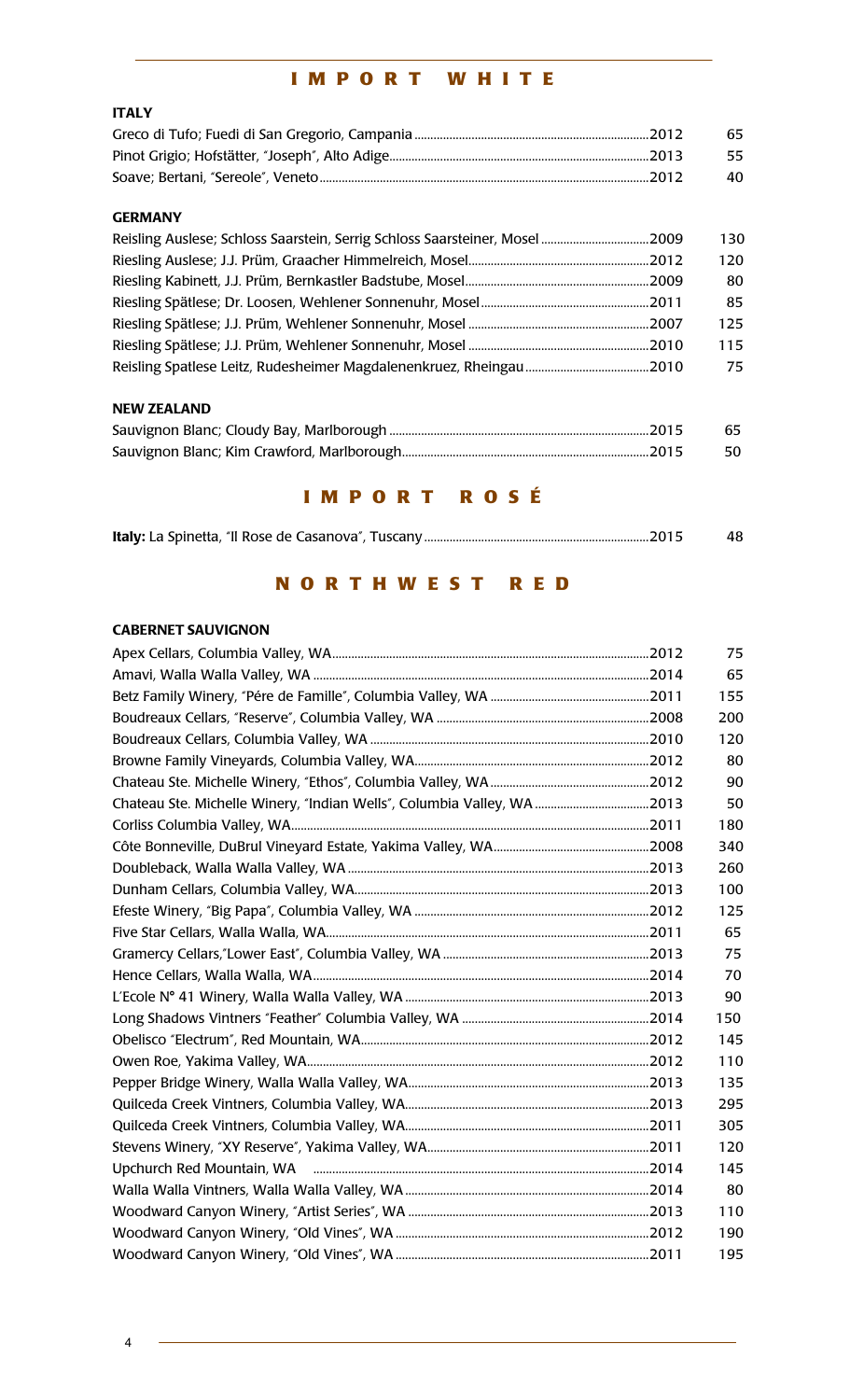# **NORTHWEST RED**

| <b>RED BLEND</b>                                                                   |     |
|------------------------------------------------------------------------------------|-----|
|                                                                                    | 165 |
|                                                                                    | 140 |
|                                                                                    | 70  |
|                                                                                    | 135 |
|                                                                                    | 85  |
|                                                                                    | 75  |
|                                                                                    | 120 |
|                                                                                    | 120 |
|                                                                                    | 155 |
| Côte Bonneville, "Carriage House", DuBrul Vineyard, Yakima Valley, WA2009          | 125 |
| Côte Bonneville, "Carriage House", DuBrul Vineyard, Yakima Valley, WA2008          | 130 |
| Côte Bonneville, "Carriage House", DuBrul Vineyard, Yakima Valley, WA2007          | 135 |
| Côte Bonneville, "Carriage House", DuBrul Vineyard, Yakima Valley, WA2006          | 140 |
| Côte Bonneville, "Carriage House", DuBrul Vineyard, Yakima Valley, WA2005          | 145 |
|                                                                                    | 265 |
|                                                                                    | 270 |
|                                                                                    | 275 |
|                                                                                    | 280 |
|                                                                                    | 285 |
|                                                                                    | 290 |
| Côte Bonneville, DuBrul Vineyard Estate, Yakima Valley, WA (inaugural release)2002 | 295 |
|                                                                                    | 130 |
|                                                                                    | 80  |
|                                                                                    | 110 |
|                                                                                    | 75  |
|                                                                                    | 250 |
|                                                                                    | 250 |
|                                                                                    | 110 |
|                                                                                    | 55  |
|                                                                                    | 65  |
| L'Ecole Nº 41 Winery, "Apogee", Pepper Bridge Vineyard, Walla Walla Valley, WA2014 | 110 |
| L'Ecole Nº 41 Winery, "Perigee", Seven Hills Vineyard, Walla Walla Valley, WA2012  | 110 |
|                                                                                    | 310 |
|                                                                                    | 310 |
|                                                                                    | 305 |
|                                                                                    | 115 |
|                                                                                    | 110 |
|                                                                                    | 80  |
|                                                                                    | 75  |
|                                                                                    | 110 |
|                                                                                    | 260 |
|                                                                                    | 100 |
|                                                                                    | 85  |
|                                                                                    | 105 |
|                                                                                    | 200 |
|                                                                                    | 90  |
|                                                                                    | 90  |
| <b>MERLOT</b>                                                                      |     |

| 70  |
|-----|
| 80  |
| 55  |
| 90  |
| 190 |
| 140 |
| 40  |
| 75  |
|     |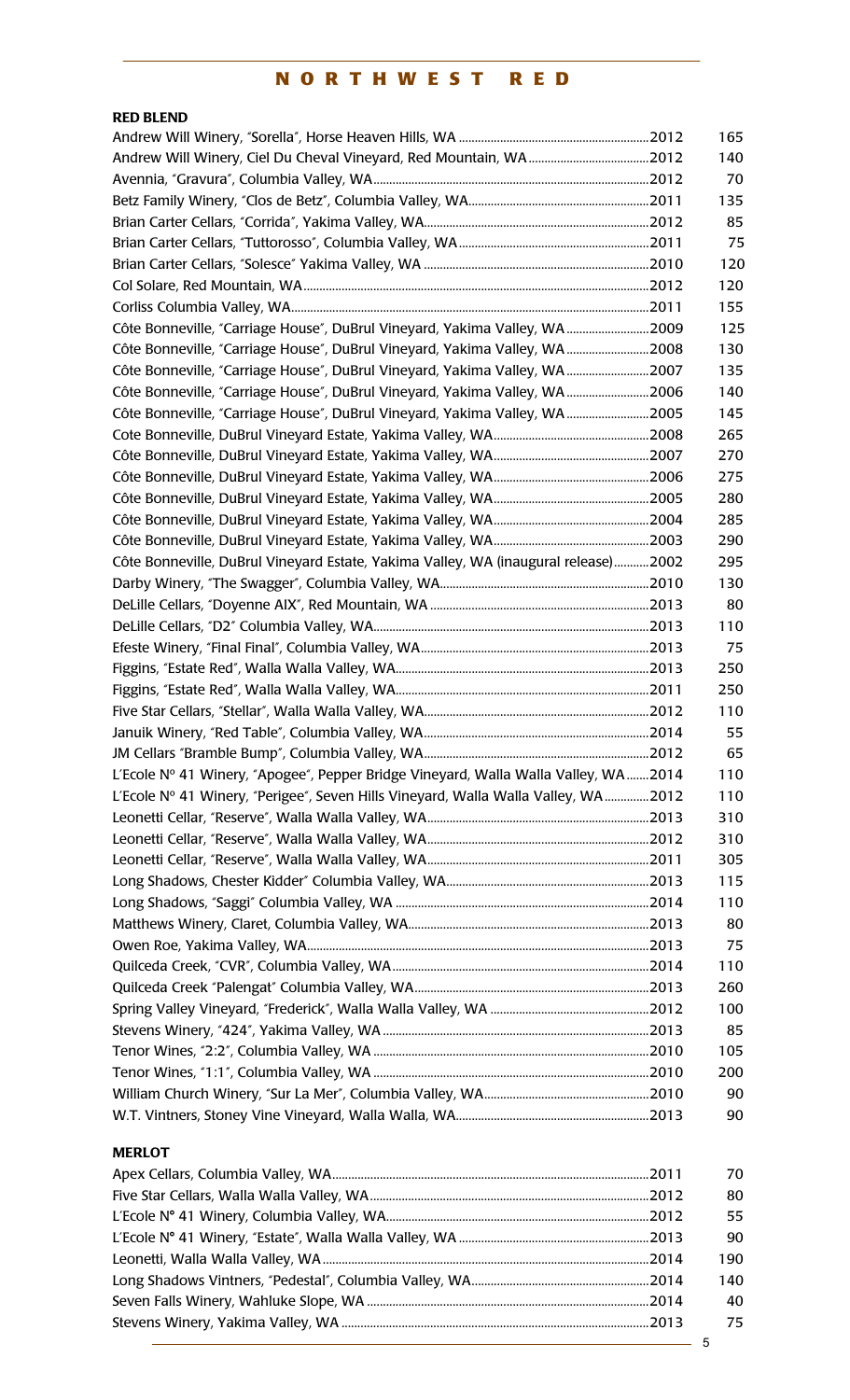# **NORTHWEST RED**

# **SYRAH**

| Betz Family Winery, "La Serenne", Boushey Vineyard, Yakima Valley, WA2012              | 135 |
|----------------------------------------------------------------------------------------|-----|
| Betz Family Winery, "La Serenne", Boushey Vineyard, Yakima Valley, WA2011              | 140 |
| . 2013                                                                                 | 300 |
|                                                                                        | 270 |
|                                                                                        | 145 |
| 2013                                                                                   | 140 |
|                                                                                        | 130 |
|                                                                                        | 90  |
|                                                                                        | 120 |
| Reynvaan, "The Unnamed", "In the Rocks" Vineyard, Walla Walla Valley, WA 2014          | 160 |
|                                                                                        | 95  |
| Sleight of Hand Stoney Vines Estate Vineyard "Psychedelic", Walla Walla Valley, WA2013 | 150 |
|                                                                                        | 95  |
|                                                                                        | 110 |

#### **PINOT NOIR**

|                                                                                  | 70  |
|----------------------------------------------------------------------------------|-----|
|                                                                                  | 185 |
|                                                                                  | 200 |
|                                                                                  | 95  |
|                                                                                  | 105 |
|                                                                                  | 170 |
|                                                                                  | 80  |
|                                                                                  | 120 |
|                                                                                  | 64  |
|                                                                                  | 160 |
|                                                                                  | 150 |
|                                                                                  | 90  |
| <b>CABERNET FRANC</b>                                                            |     |
|                                                                                  | 85  |
| Cabernet Franc; Corliss, "Blue Mountain Estate Vineyard", Walla Walla Valley, WA |     |
|                                                                                  | 150 |
|                                                                                  | 90  |
| <b>MALBEC</b>                                                                    |     |
|                                                                                  | 95  |
|                                                                                  | 90  |
| <b>OTHER RED VARIETALS</b>                                                       |     |
|                                                                                  | 65  |
| Petite Syrah: Dusted Valley, Wahluke Slope, WA [14] Detite Syrah: 2013           | 75  |

|  | 75   |
|--|------|
|  | 190. |
|  | 70   |
|  |      |

# **CALIFORNIA RED**

| <b>CABERNET SAUVIGNON</b> |     |
|---------------------------|-----|
|                           | 75  |
|                           | 275 |
|                           | 150 |
|                           | 350 |
|                           | 225 |
|                           | 300 |
|                           | 400 |
|                           | 145 |
|                           | 215 |
|                           | 475 |
|                           | 495 |
|                           |     |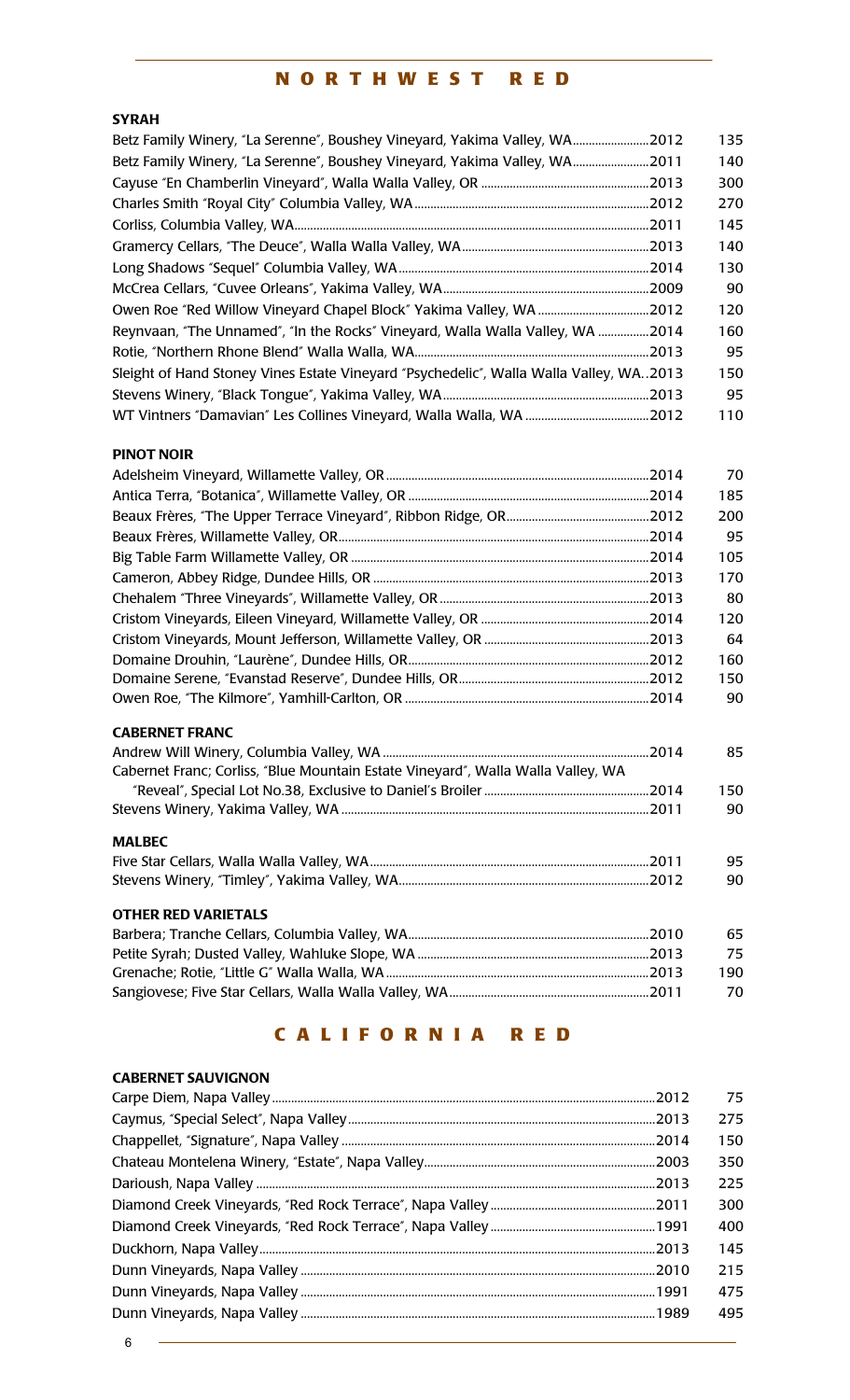# CALIFORNIA RED

| <b>CABERNET SAUVIGNON</b>                                             |      |
|-----------------------------------------------------------------------|------|
|                                                                       | 240  |
|                                                                       | 80   |
|                                                                       | 80   |
|                                                                       | 115  |
|                                                                       | 145  |
|                                                                       | 115  |
|                                                                       | 250  |
|                                                                       | 165  |
|                                                                       | 190  |
|                                                                       | 300  |
|                                                                       | 60   |
|                                                                       | 380  |
|                                                                       | 380  |
|                                                                       | 210  |
|                                                                       | 80   |
|                                                                       | 130  |
|                                                                       | 190  |
|                                                                       | 400  |
|                                                                       | 380  |
|                                                                       | 385  |
|                                                                       | 120  |
| <b>RED BLEND</b>                                                      |      |
|                                                                       | 160  |
|                                                                       | 800  |
|                                                                       | 300  |
|                                                                       | 125  |
|                                                                       | 140  |
|                                                                       | 400  |
|                                                                       | 145  |
|                                                                       | 1200 |
|                                                                       | 590  |
|                                                                       | 370  |
|                                                                       | 395  |
| Peter Michael Winery, "Les Pavots", Knights Valley, Sonoma County2012 | 350  |
|                                                                       | 320  |
|                                                                       | 305  |
|                                                                       | 290  |
|                                                                       | 270  |
|                                                                       | 80   |
| <b>MERLOT</b>                                                         |      |
|                                                                       | 110  |
|                                                                       | 65   |
|                                                                       | 170  |
|                                                                       | 130  |
|                                                                       | 140  |
|                                                                       | 325  |
| <b>ZINFANDEL</b>                                                      |      |
|                                                                       | 100  |
|                                                                       | 105  |
|                                                                       | 90   |
|                                                                       | 85   |
|                                                                       | 125  |
|                                                                       | 95   |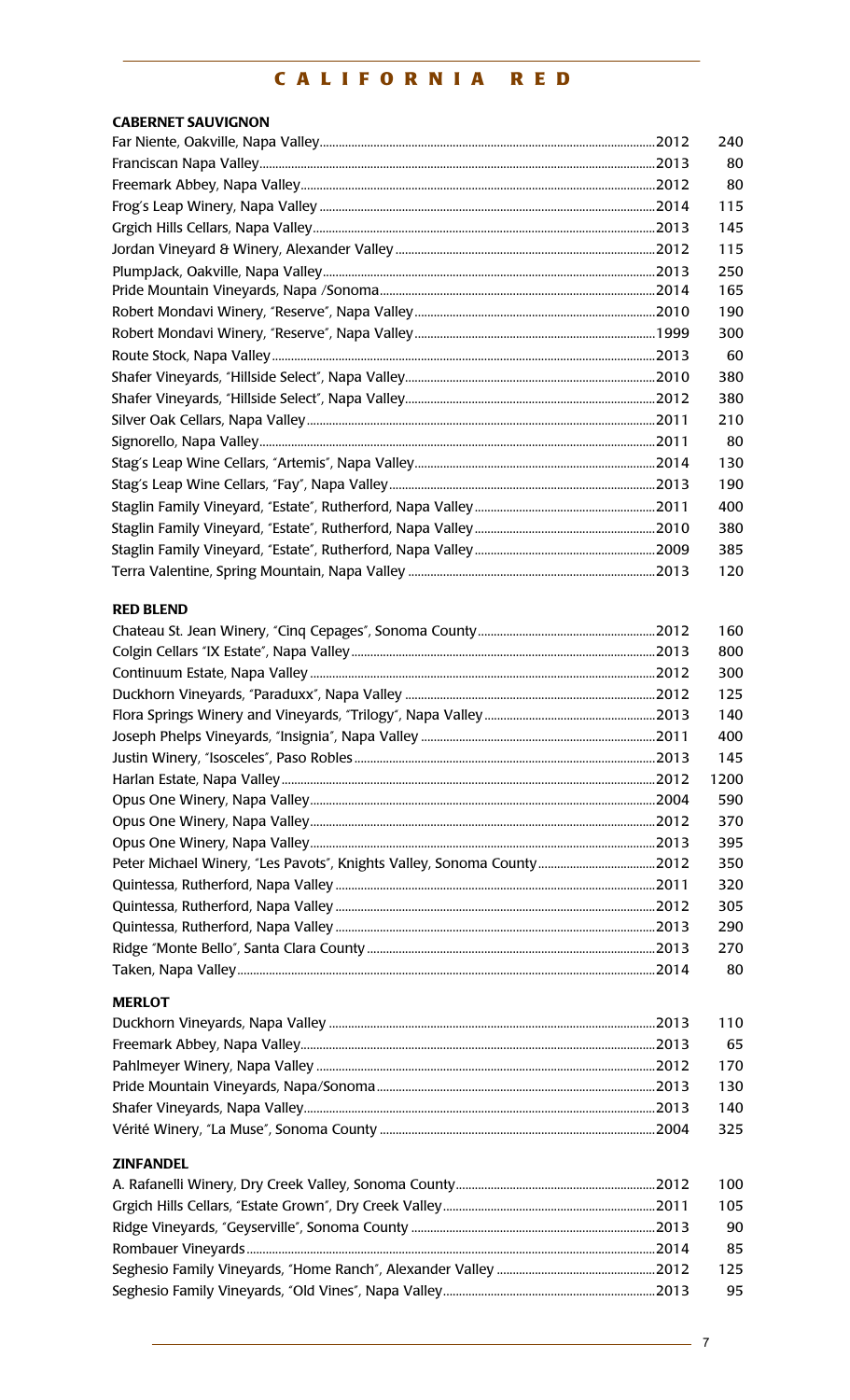# **CALIFORNIA RED**

# **PINOT NOIR**

|  | 180 |
|--|-----|
|  | 95  |
|  | 110 |
|  | 85  |
|  | 105 |
|  | 250 |
|  | 95  |
|  | 60  |
|  | 150 |
|  | 185 |
|  |     |

# **OTHER RED VARIETALS**

|                                                                              | 85   |
|------------------------------------------------------------------------------|------|
| Syrah; Sanguis, "Some Poets", Bien Nacido Vineyard, Santa Barbara County2009 | 155  |
|                                                                              | -165 |

# F R E N C H R E D - B O R D E A U X<br>Additional Bordeaux Cru and vintage selections available

| <b>MARGAUX</b>                 |      |
|--------------------------------|------|
|                                | 1000 |
|                                | 150  |
|                                | 600  |
|                                | 875  |
|                                | 130  |
| <b>GRAVES, PESSAC -LEOGNAN</b> |      |
|                                | 900  |
|                                | 60   |
| <b>PAUILLAC</b>                |      |
|                                | 180  |
|                                | 125  |
|                                | 1700 |
|                                | 1200 |
|                                | 480  |
|                                | 125  |
|                                | 1100 |
|                                | 360  |
| <b>BORDEAUX-POMEROL</b>        |      |
|                                | 375  |
|                                | 80   |
| <b>SAINT-ESTEPHE</b>           |      |
|                                | 300  |
|                                | 80   |
|                                | 225  |
|                                | 75   |
| <b>SAINT-JULIEN</b>            |      |
|                                | 150  |
| <b>SAINT-ÉMILION</b>           |      |
|                                | 200  |
|                                | 1950 |
|                                | 1950 |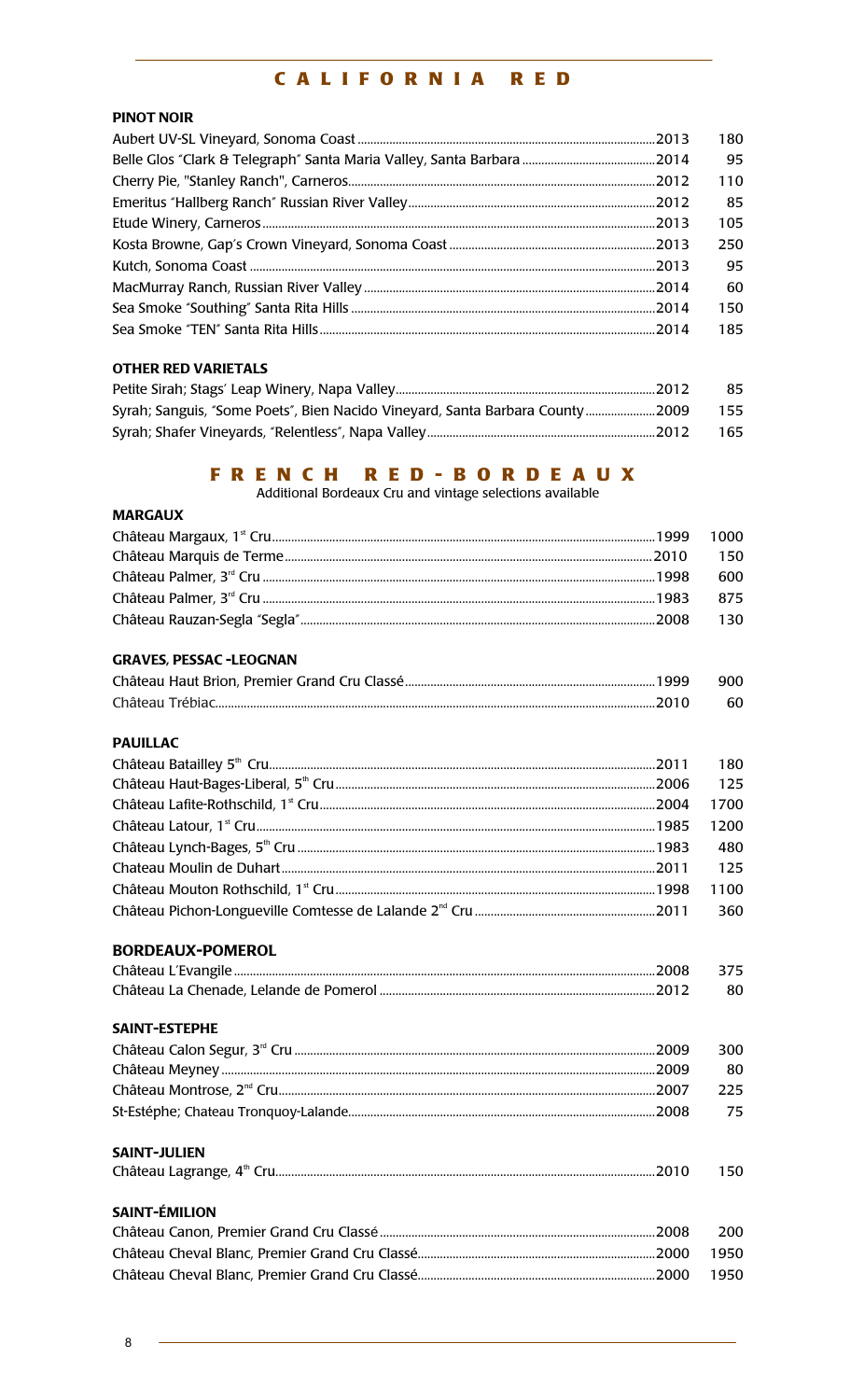# **OTHER FRENCH RED**

# **BURGUNDY**

|                                                                            | 50   |
|----------------------------------------------------------------------------|------|
|                                                                            | 90   |
|                                                                            | 155  |
| Flagey-Echezeaux; Domaine du Clos Frantin Grand Echezeaux,, Grand Cru 2009 | 450  |
|                                                                            | 250  |
|                                                                            | 85   |
| Vosne Romanee, Domaine de la Romanee Conti "La Tâche", Grand Cru 2013      | 2500 |

# **RHONE**

| 130 |
|-----|
| 260 |
| 115 |
| 190 |
| 140 |
| 150 |
| 200 |
| 90  |
| 90  |
| 200 |

# **ITALIAN RED**

#### **PIEDMONT**

|                      | 410 |
|----------------------|-----|
|                      | 140 |
|                      | 225 |
|                      | 85  |
|                      | 150 |
|                      | 700 |
|                      | 515 |
| <b>TUSCANY</b>       |     |
|                      | 135 |
|                      | 65  |
|                      | 125 |
|                      | 185 |
| <b>OTHER REGIONS</b> |     |

| - 150 |
|-------|
| - 160 |

# **OTHER IMPORT RED**

# **SPAIN**

| Castile-La Mancha: Marques de Griñon, Dominio de Valdepusa, Vino De Pago2013 | 95  |
|------------------------------------------------------------------------------|-----|
|                                                                              | 120 |
|                                                                              | 95  |
|                                                                              | 80  |
|                                                                              | 60  |
|                                                                              | 210 |
|                                                                              | 70  |
| Rioja Alta; Marques de Murrieta "Castillo Ygay" Grand Reserva Especial 2007  | 190 |

# **AUSTRALIA**

| 110  |
|------|
| 125. |
| 150  |
| 150  |
| 90.  |
|      |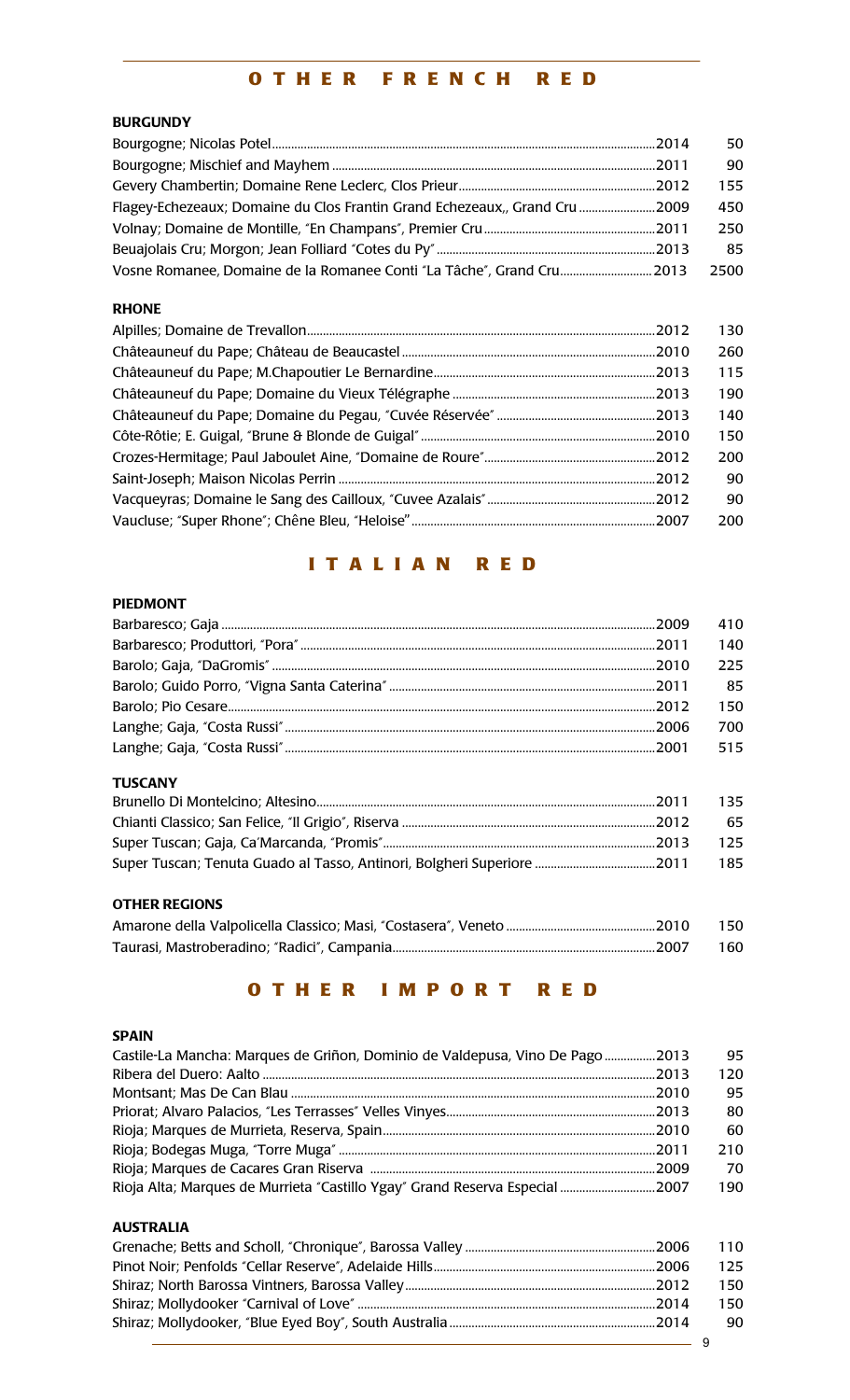# **OTHER IMPORT RED**

# **AUSTRALIA**

|                                                                                      | 950  |
|--------------------------------------------------------------------------------------|------|
| <b>ARGENTINA</b>                                                                     |      |
|                                                                                      | 135. |
| .2013                                                                                | 95   |
|                                                                                      | 45   |
| <b>CHILE</b>                                                                         |      |
|                                                                                      | 55   |
|                                                                                      | 165  |
|                                                                                      | 140  |
| Syrah; Montes, "Folly", La Finca de Apalta Vineyard, Santa Cruz-Colchagua Valley2011 | 195  |

# **LARGE FORMAT BOTTLES**

# **MAGNUM (1.5 LITERS - 2 STANDARD BOTTLES - 8 GLASSES)**

#### **CABERNET SAUVIGNON**

| -220 |
|------|
| 290  |
| 195  |
| 240  |
| 180  |
| 260  |

#### **RED BLENDS**

|                                                                                      | 220 |
|--------------------------------------------------------------------------------------|-----|
| L'Ecole N° 41 Winery, "Perigee", Seven Hills Vineyard, Walla Walla Valley, WA2011    | 255 |
| L'Ecole N° 41 Winery, "Apogee", Pepper Bridge Vineyard, Walla Walla Valley, WA  2013 | 255 |
|                                                                                      | 265 |
|                                                                                      | 375 |

#### **MERLOT**

| $\Gamma$ $\Gamma$ If $\Gamma$ is a sum and $\Gamma$ is $\Gamma$ is $\Gamma$ is $\Gamma$ is $\Gamma$ is $\Gamma$ is $\Gamma$ is $\Gamma$ is $\Gamma$ is $\Gamma$ is $\Gamma$ is $\Gamma$ is $\Gamma$ is $\Gamma$ is $\Gamma$ is $\Gamma$ is $\Gamma$ is $\Gamma$ is $\Gamma$ is $\Gamma$ is $\Gamma$ is $\Gamma$ is $\Gamma$ i<br>100 A | 57F |
|----------------------------------------------------------------------------------------------------------------------------------------------------------------------------------------------------------------------------------------------------------------------------------------------------------------------------------------|-----|
| <b>PINOT NOIR</b>                                                                                                                                                                                                                                                                                                                      |     |
|                                                                                                                                                                                                                                                                                                                                        | 260 |
|                                                                                                                                                                                                                                                                                                                                        | 340 |
|                                                                                                                                                                                                                                                                                                                                        | 220 |

# **DOUBLE MAGNUM (3 LITERS - 4 STANDARD BOTTLES - 16 GLASSES)**

| 350 |
|-----|
| 360 |
| 375 |